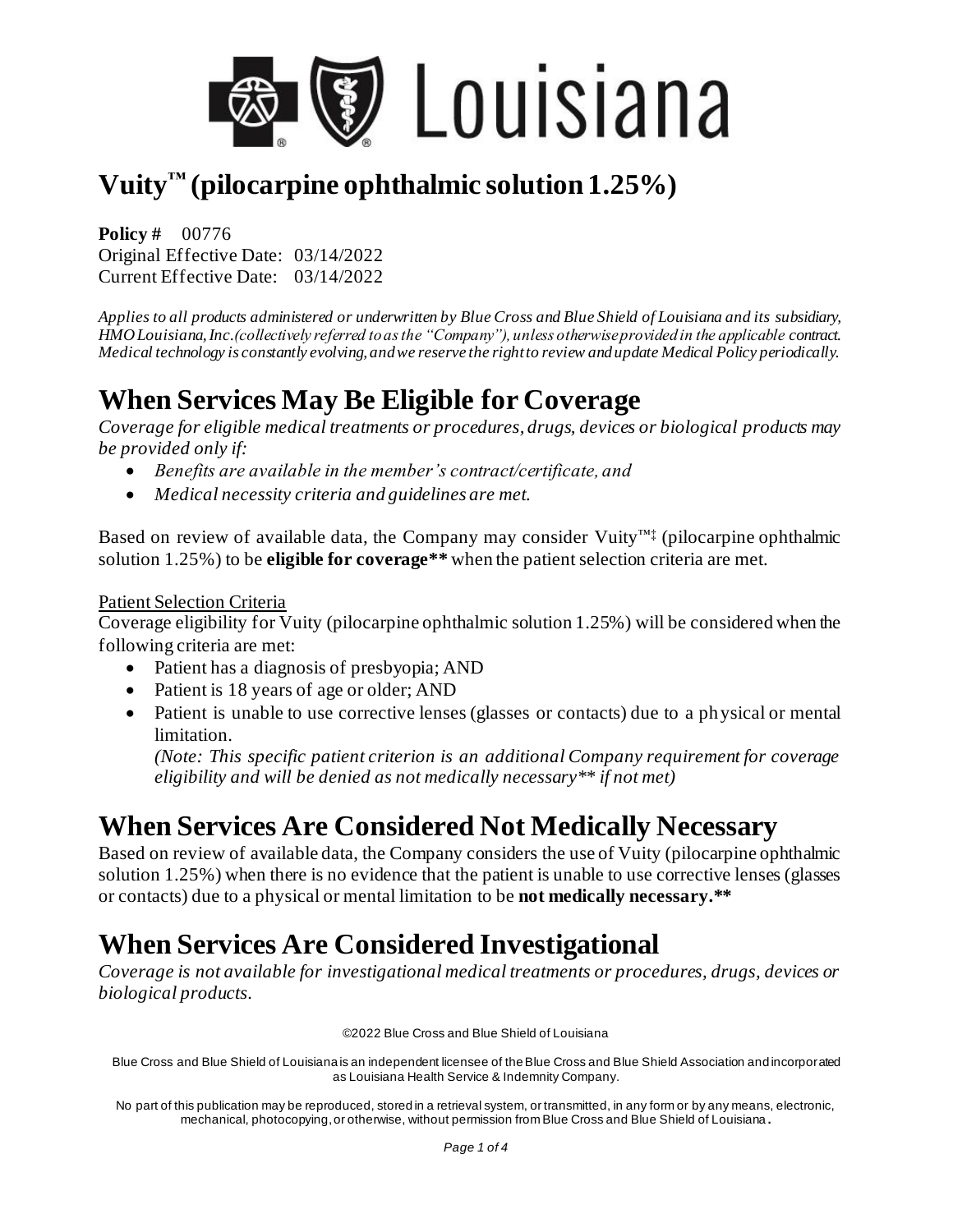

Vuity™ (pilocarpine ophthalmic solution  $1.25\%$ )

Policy # 00776 Original Effective Date: 03/14/2022 Current Effective Date: 03/14/2022

Based on review of available data, the Company considers the use of Vuity (pilocarpine ophthalmic solution 1.25%) in patients under the age of 18 OR for non-FDA approved indications to be **investigational.\***

#### **Background/Overview**

Vuity is a cholinergic muscarinic receptor agonist indicated for the treatment of presbyopia in adults. Presbyopia is a non-refractive error that affects visual acuity. This occurs when the lens loses its accommodating power and can no longer focus on objects within an arm's length. Corrective lenses (i.e., glasses or contacts) are the first line of therapy for presbyopia.

## **FDA or Other Governmental Regulatory Approval**

#### **U.S. Food and Drug Administration (FDA)**

Vuity, approved in late 2021, is a cholinergic muscarinic receptor agonist indicated for the treatment of presbyopia in adults.

## **Rationale/Source**

The efficacy of Vuity for the treatment of presbyopia was demonstrated in two 30-Day Phase 3, randomized, double masked, vehicle-controlled studies, namely GEMINI 1 and GEMINI 2. A total of 750 participants aged 40 to 55 years old with presbyopia were randomized (375 to Vuity group) in two studies and participants were instructed to administer one drop of Vuity or vehicle once daily in each eye. In both studies, the proportion of participants gaining 3 lines or more in mesopic, high contrast, binocular distance corrected near visual acuity (DCNVA), without losing more than 1 line (5 letters) of corrected distance visual acuity (CDVA) with the same refractive correction was statistically significantly greater in the Vuity group compared to the vehicle group at Day 30, Hour 3 (31% in the Vuity group vs. 8% in the vehicle group in GEMINI 1; 26% in the Vuity group vs. 11% in the vehicle group in GEMINI 2).

The purpose of this policy is to ensure that Vuity is being used for its FDA approved indication as well as to ensure that first-line treatment agents are utilized for the requested condition.

#### **References**

1. Vuity [package insert]. Abbvie. North Chicago, Illinois. Updated October 2021.

©2022 Blue Cross and Blue Shield of Louisiana

Blue Cross and Blue Shield of Louisiana is an independent licensee of the Blue Cross and Blue Shield Association and incorporated as Louisiana Health Service & Indemnity Company.

No part of this publication may be reproduced, stored in a retrieval system, or transmitted, in any form or by any means, ele ctronic, mechanical, photocopying, or otherwise, without permission from Blue Cross and Blue Shield of Louisiana**.**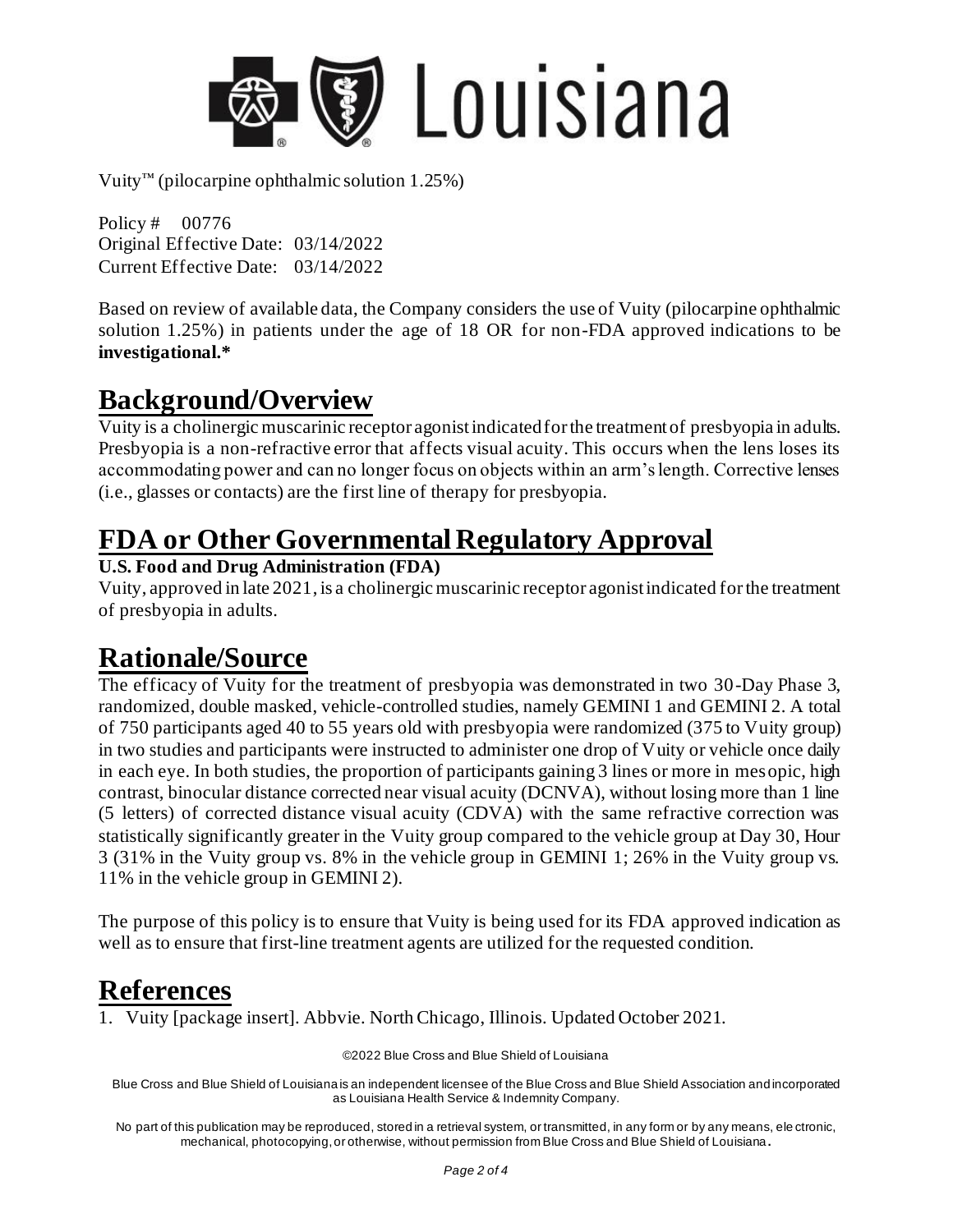

Vuity™ (pilocarpine ophthalmic solution  $1.25\%$ )

Policy # 00776 Original Effective Date: 03/14/2022 Current Effective Date: 03/14/2022

2. Visual Impairment in Adults: Refractive Disorders and Presbyopia. UpToDate. Accessed January 2022.

#### **Policy History**

Original Effective Date: 03/14/2022 Current Effective Date: 03/14/2022 02/03/2022 Medical Policy Committee review 02/09/2022 Medical Policy Implementation Committee approval. New policy. Next Scheduled Review Date: 02/2023

\*Investigational – A medical treatment, procedure, drug, device, or biological product is Investigational if the effectiveness has not been clearly tested and it has not been incorporated into standard medical practice. Any determination we make that a medical treatment, procedure, drug, device, or biological product is Investigational will be based on a consideration of the following:

- A. Whether the medical treatment, procedure, drug, device, or biological product can be lawfully marketed without approval of the U.S. Food and Drug Administration (FDA) and whether such approval has been granted at the time the medical treatment, procedure, drug, device, or biological product is sought to be furnished; or
- B. Whether the medical treatment, procedure, drug, device, or biological product requires further studies or clinical trials to determine its maximum tolerated dose, toxicity, safety, effectiveness, or effectiveness as compared with the standard means of treatment or diagnosis, must improve health outcomes, according to the consensus of opinion among experts as shown by reliable evidence, including:
	- 1. Consultation with the Blue Cross and Blue Shield Association technology assessment program (TEC) or other nonaffiliated technology evaluation center(s);
	- 2. Credible scientific evidence published in peer-reviewed medical literature generally recognized by the relevant medical community; or
	- 3. Reference to federal regulations.

\*\*Medically Necessary (or "Medical Necessity") - Health care services, treatment, procedures, equipment, drugs, devices, items or supplies that a Provider, exercising prudent clinical judgment, would provide to a patient for the purpose of preventing, evaluating, diagnosing or treating an illness, injury, disease or its symptoms, and that are:

©2022 Blue Cross and Blue Shield of Louisiana

Blue Cross and Blue Shield of Louisiana is an independent licensee of the Blue Cross and Blue Shield Association and incorporated as Louisiana Health Service & Indemnity Company.

No part of this publication may be reproduced, stored in a retrieval system, or transmitted, in any form or by any means, ele ctronic, mechanical, photocopying, or otherwise, without permission from Blue Cross and Blue Shield of Louisiana**.**